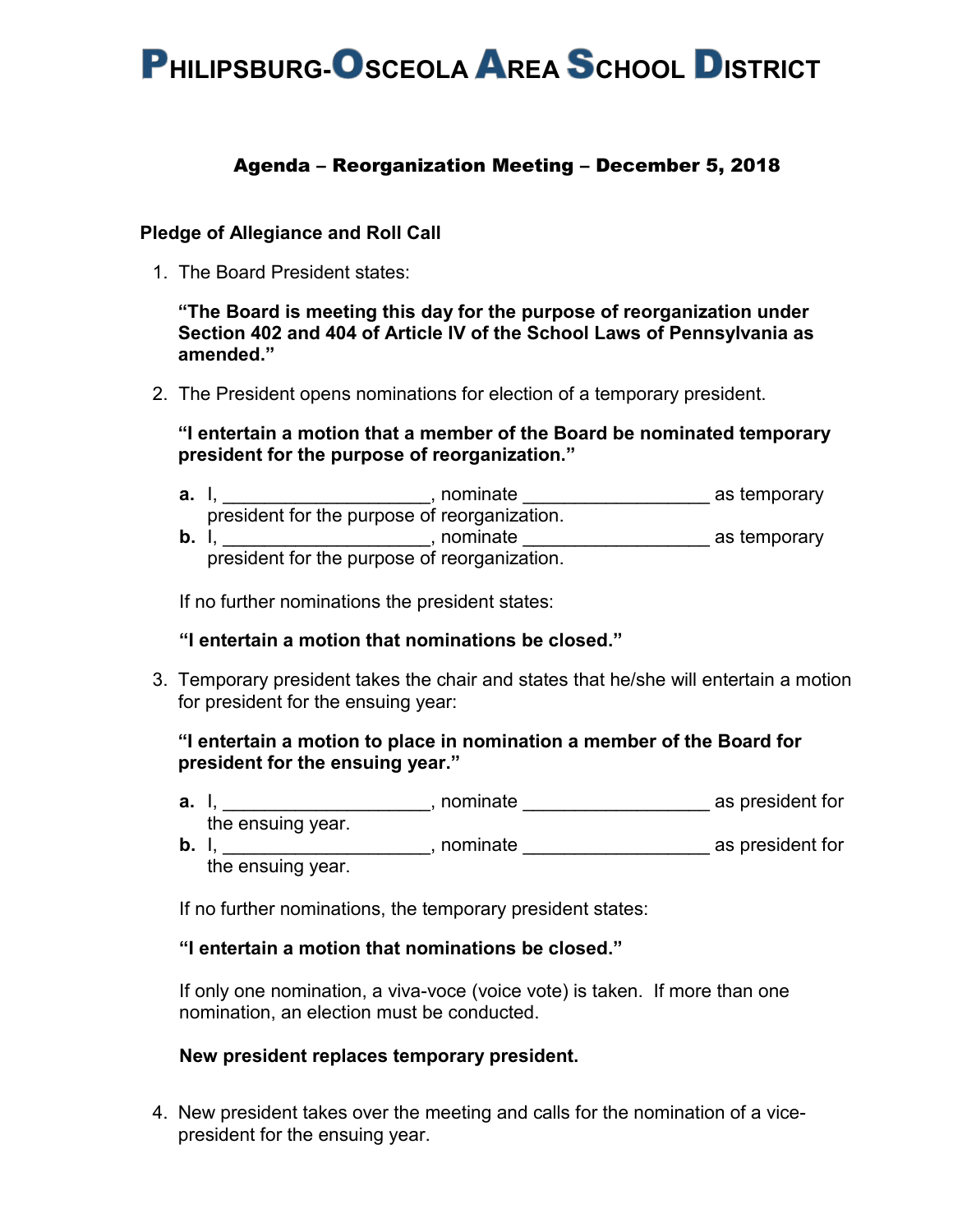## **"I entertain a motion to place in nomination a member of the Board for vicepresident for the ensuing year."**

- **a.** I, \_\_\_\_\_\_\_\_\_\_\_\_\_\_\_\_\_\_\_\_\_\_\_, nominate \_\_\_\_\_\_\_\_\_\_\_\_\_\_\_\_\_\_\_\_\_\_\_\_\_\_\_\_\_ as vice-president for the ensuing year.
- **b.** I, \_\_\_\_\_\_\_\_\_\_\_\_\_\_\_\_\_\_\_\_\_\_, nominate \_\_\_\_\_\_\_\_\_\_\_\_\_\_\_\_\_ as vice-president for the ensuing year.

## **"I entertain a motion that nominations be closed."**

If only one nomination, a viva-voce (voice vote) is taken. If more than one nomination, an election must be conducted.

# 5. The President states **"I will now entertain nominations for Legislative Liaison for the Calendar Year 2019."**

**a.** I, \_\_\_\_\_\_\_\_\_\_\_\_\_\_\_\_\_\_\_\_\_\_, nominate \_\_\_\_\_\_\_\_\_\_\_\_\_\_\_\_\_ as Legislative Liaison for the Calendar Year 2019. **b.** I, \_\_\_\_\_\_\_\_\_\_\_\_\_\_\_\_\_\_\_\_\_\_, nominate \_\_\_\_\_\_\_\_\_\_\_\_\_\_\_\_\_ as Legislative Liaison for the Calendar Year 2019.

# **"I entertain a motion that nominations be closed."**

If only one nomination, a viva-voce (voice vote) is taken. If more than one nomination, an election must be conducted.

- 6. The President states **"I will now entertain nominations for PSBA Liaison for the Calendar Year 2019."**
	- a. I, \_\_\_\_\_\_\_\_\_\_\_\_\_\_\_\_\_\_\_\_\_\_, nominate \_\_\_\_\_\_\_\_\_\_\_\_\_\_\_\_\_\_\_\_ as PSBA Liaison . for the Calendar Year 2019. b. I, \_\_\_\_\_\_\_\_\_\_\_\_\_\_\_\_\_\_\_\_\_\_, nominate \_\_\_\_\_\_\_\_\_\_\_\_\_\_\_\_\_\_\_\_ as PSBA Liaison

for the Calendar Year 2019.

# **"I entertain a motion that nominations be closed."**

If only one nomination, a viva-voce (voice vote) is taken. If more than one nomination, an election must be conducted.

# 7. The President states **"I will now entertain nominations for a Clearfield County Career and Technology Center Representative for a three year term."**

- **a.** I, **a. b**  $\overline{a}$ , **nominate as Clearfield** County Career and Technology Center Representative for a three-year term.
- **b.** I, \_\_\_\_\_\_\_\_\_\_\_\_\_\_\_\_\_\_\_\_\_\_\_, nominate \_\_\_\_\_\_\_\_\_\_\_\_\_\_\_\_\_\_\_\_\_\_\_\_\_\_\_\_ as Clearfield County Career and Technology Center Representative for a three-year term.

**"I entertain a motion that nominations be closed."**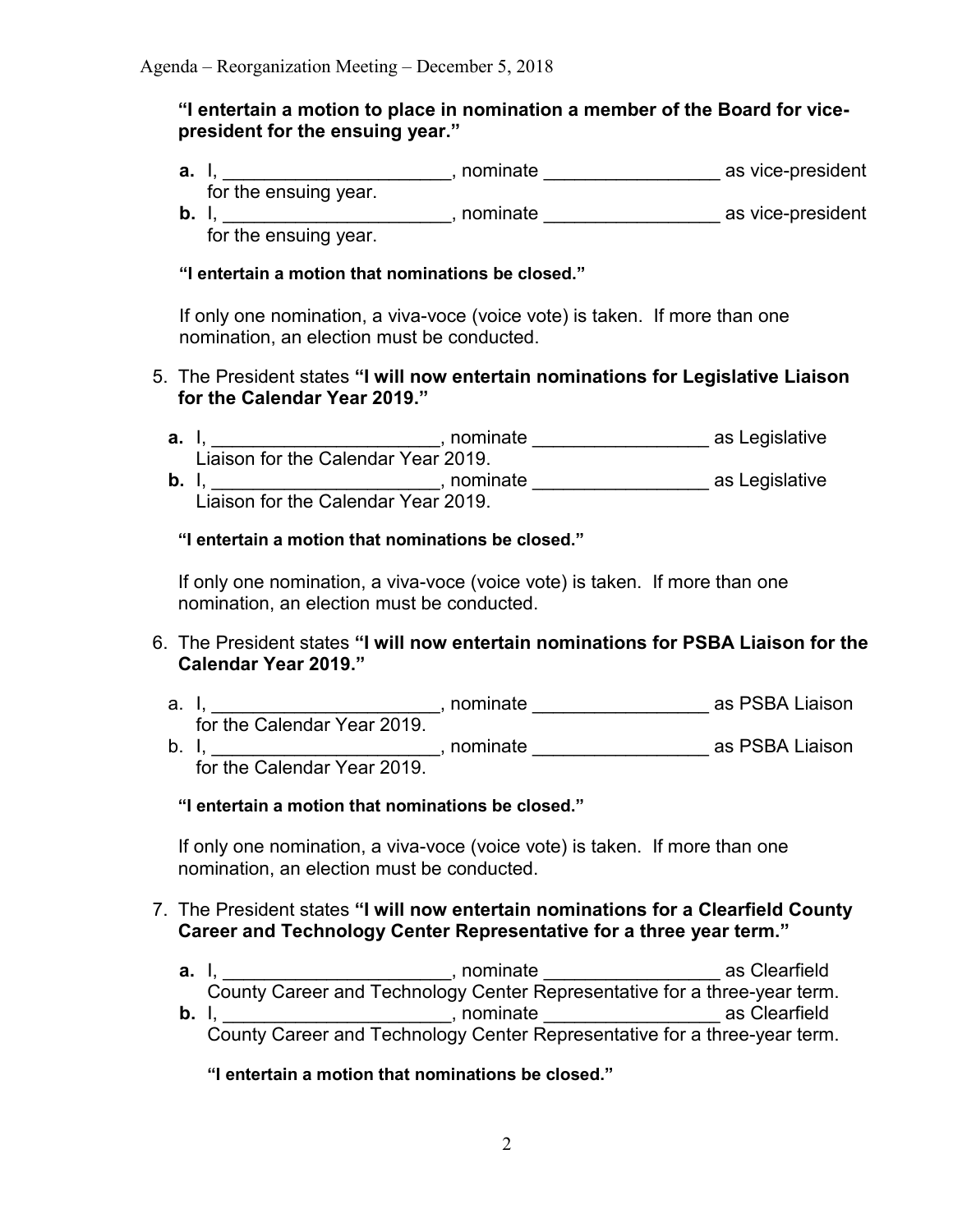If only one nomination, a viva-voce (voice vote) is taken. If more than one nomination, an election must be conducted.

- 8. The President states **"I will now entertain nominations for a Clearfield County Career and Technology Center Alternate Representative for a three year term."**
	- a. I, \_\_\_\_\_\_\_\_\_\_\_\_\_\_\_\_\_\_\_\_, nominate \_\_\_\_\_\_\_\_\_\_\_\_\_\_\_\_\_\_\_\_\_\_\_\_\_\_\_\_\_\_\_\_ as Clearfield County Career and Technology Center Alternate Representative for a three-year term.

b. I, \_\_\_\_\_\_\_\_\_\_\_\_\_\_\_\_\_\_\_\_\_\_, nominate \_\_\_\_\_\_\_\_\_\_\_\_\_\_\_\_\_ as Clearfield County Career and Technology Center Alternate Representative for a three-year term.

#### **"I entertain a motion that nominations be closed."**

If only one nomination, a viva-voce (voice vote) is taken. If more than one nomination, an election must be conducted.

9. Motion to authorize the officers of the Board to draw orders for payrolls and for payment of bonds, interest, utilities, and other pertinent bills as they come due.

## **APPROVED TABLED DEFEATED**

10. Motion to authorize the Business Office to make payment of Accounts Payable through December 2018 with a listing to be presented to the Board at the first meeting in January 2019.

## **APPROVED TABLED DEFEATED**

11. Motion to set the following meeting dates for the year 2019:

| <b>Committee</b><br><b>Meeting</b> |                   | <b>Location</b>      | Voting<br><b>Meeting</b> |    | <b>Location</b>      |
|------------------------------------|-------------------|----------------------|--------------------------|----|----------------------|
| January                            | 08                | Middle School        | January                  | 22 | Middle School        |
| February                           | $12 \overline{ }$ | Middle School        | February                 | 26 | Middle School        |
| March                              | 12 <sup>2</sup>   | Middle School        | March                    | 26 | <b>Middle School</b> |
|                                    |                   |                      |                          |    |                      |
| April                              | 09                | <b>Middle School</b> | April                    | 23 | Middle School        |
| May                                | 14                | <b>Middle School</b> | May                      | 28 | Middle School        |
| June                               | 11                | Middle School        | June                     | 25 | Middle School        |
|                                    |                   |                      |                          |    |                      |

# **2019-2020 School Board Meetings**